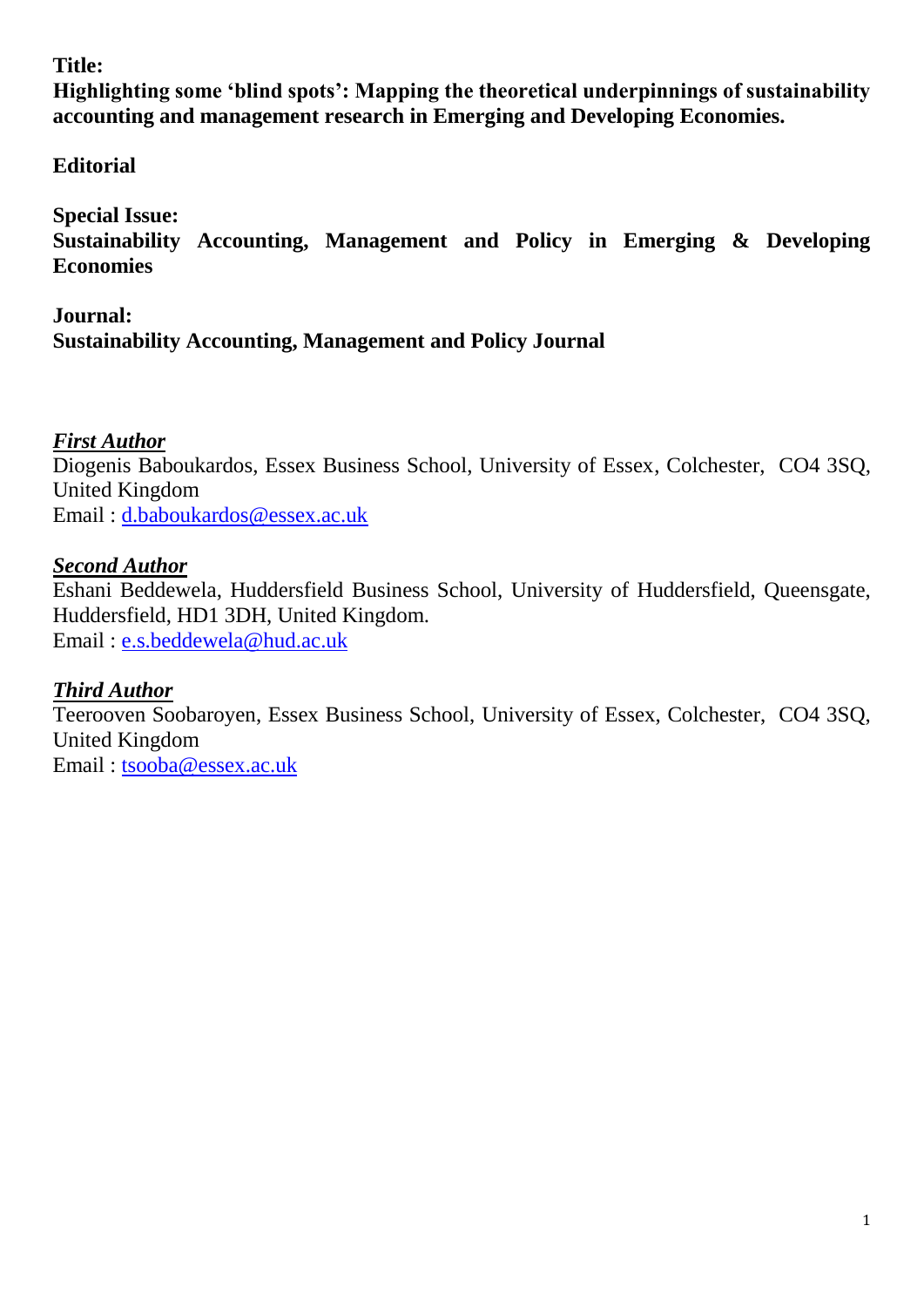## **Highlighting some 'blind spots': Mapping the theoretical underpinnings of sustainability accounting and management research in Emerging and Developing Economies.**

## **Abstract**

## **Purpose**

The purpose of this paper is to review and reflect on the contributions of the special issue on *Sustainability Accounting, Management and Policy in Emerging & Developing Economies (EDEs).*

#### **Design/methodology/approach**

We seek to highlight some 'blind spots' in relation to the theoretical underpinnings of sustainability accounting and management research in the EDE context, before discussing the contributions of the accepted papers.

## **Findings**

We review some of the key theoretical perspectives (stakeholder, legitimacy, political economy, and agency theories) adopted in sustainability accounting and management studies and discuss how future studies might take into account contextual insights for a better appreciation of policies and practices in EDEs. Some of the selected studies reveal the emergence of sustainability practices in EDEs and their largely instrumental or market-oriented explanatory factors while others bring to the fore the primacy of social-political factors.

#### **Research limitations/implications**

Whilst this paper does not provide a systematic review of the theories and evidence in the EDE context, it provides some insights on the special issue's contributions to knowledge on sustainability accounting and management practices.

## **Originality/value**

This special issue extends the burgeoning scholarship in the EDE context and provides directions and opportunities for future theoretically informed research.

**Keywords:** Sustainability accounting; sustainability management; Emerging and Developing Economies.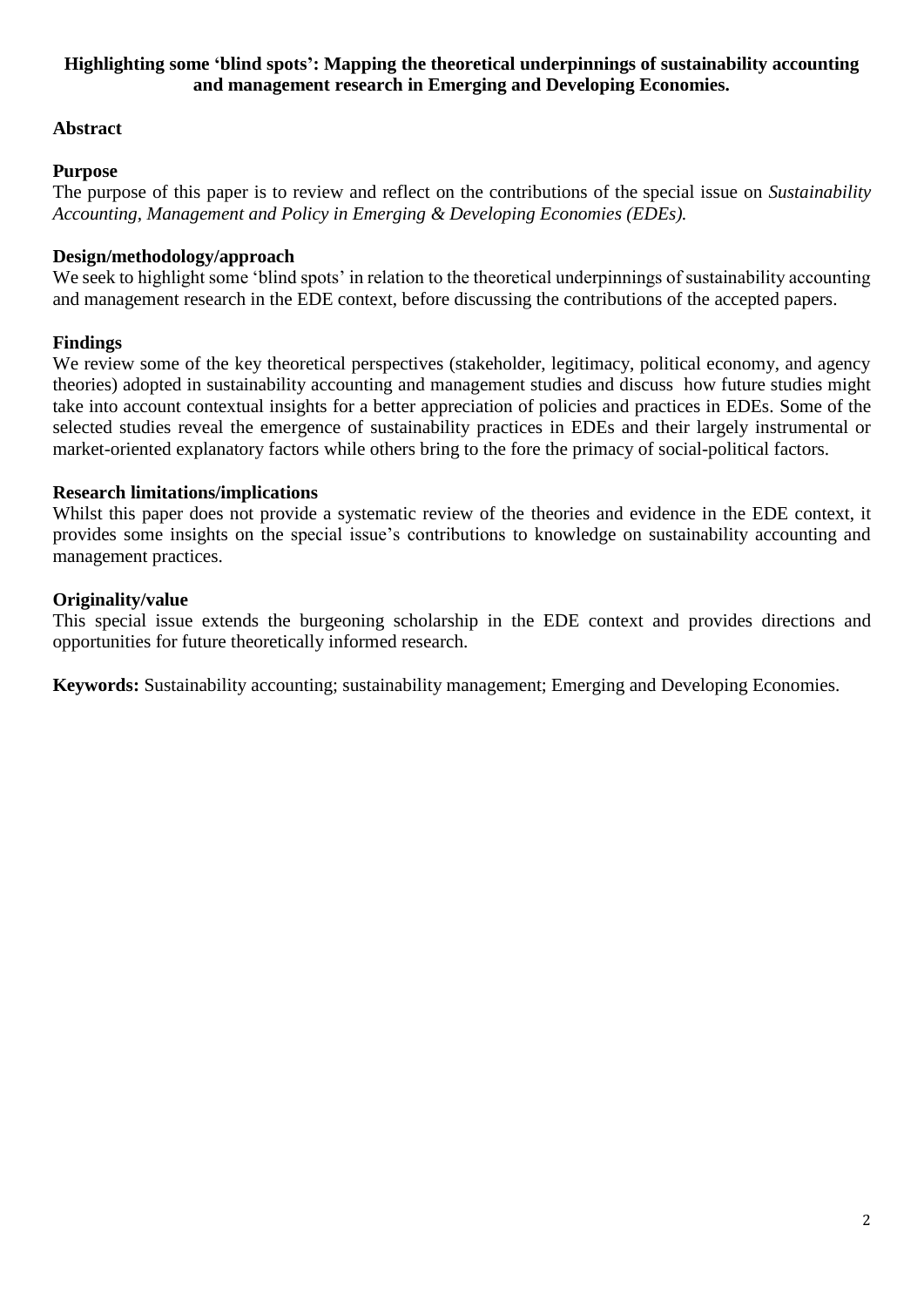### **Introduction**

The aim of this editorial is to review and reflect on the contributions to SAMPJ's special issue on *Sustainability Accounting, Management and Policy in Emerging & Developing Economies (EDEs).* Although there has been a notable uptick in research in these settings over the last few years, our call was motivated by a lack of evidence and understanding about the accounting, reporting and managerial implications of sustainability practices (Gond et al., 2012). Admittedly, a few specific EDEs (e.g. China, South Africa, Nigeria, India) have attracted a significant amount of research attention (Frynas and Stephens, 2014; Mondejar and Zhao, 2013; Zhao, 2012), relative to other contexts (e.g. Central/Latin America, Eastern European countries and Central Asian states). How the sustainability agenda has gradually embedded in more varied and dispersed institutional environments has also taken a particular resonance in light of the *United Nations' 2030 Agenda for Sustainable Development* (UN General Assembly, 2015) and the formulation of a comprehensive set of Sustainable Development Goals (SDGs), delineating the need to align meso-level sustainability strategies to resolve macro-level sustainability problems. In this regard, resolving meso-level sustainability, related to the accounting, reporting and managerial implications of sustainability practices within EDEs, requires an acknowledgement and assessment of the influences at the macro-level. These latter influences, are primarily seen to exist in the form of institutionally deficient business environments, complex governance and political systems, and/or sociocultural-historical factors which may lead to very peculiar forms and logics, underlying meso-level sustainability practices (Belal et al, 2013; Hopper et al, 2017; Jamali et al., 2017; Qian et al. 2021).

Notwithstanding the above, framing all EDEs as a single and homogeneous group itself is problematic, specifically given their distinctive socio-economic development trajectories and developmental achievements (or lack thereof) over the last few decades, impacting upon their holistic commitments to sustainability. For example, many of the so-called BRICS countries (Brazil, Russia, India, China and South Africa) are substantial contributors to global sustainability 'deficits' although some acknowledge (and have invested significant resources, to attempt to address these issues (e.g. climate change; rural poverty; racial inequality). Contrastingly, other EDEs continue to experience disappointing social and economic outcomes coupled with even weaker results on a range of sustainability measures. For example, poverty, largely treatable health deficiencies, inexistent social welfare, poor educational outcomes, regional/ethnic tensions, and corruption remain rife in many EDEs (Hopper et al., 2017). Resources needed to address these deficiencies are controlled by powerful political and economic elites. Businesses, whether locally or foreign owned, often support the status quo or at the very least, seem unwilling to challenge it; albeit some companies, driven by moral values and ethical imperatives (e.g. religion, family ethos) are willing to engage more comprehensively in engendering viable solutions for macro-level sustainability challenges than others. Civil society and other civic organisations, across EDEs, are not sufficiently resourced or influential enough to make a difference and often act as silent parties. To a large extent therefore, corporate sustainability practices in EDEs are, or become, deeply intertwined within these existing contextual dynamics. This called for a deeper understanding of corporate motivations of, as well as state and civil society attitudes and aspirations towards, sustainability in EDEs by adopting theoretical perspectives that are contextually grounded and/or are multi-faceted in nature.

For our special issue, we received nearly eighty (80) submissions from a diverse number of researchers based in developed as well as EDE contexts. In most cases, the empirical setting was limited to one country from Asia, Middle East, Africa and South America but a fair number considered a group of EDEs with similar institutional or cultural settings (e.g. Arab countries, Sub-Saharan Africa). This is certainly a welcome confirmation of the extensive research interest into the various facets of sustainability accounting, management and policy in EDEs. At the same time, and of particular note to us, was the theoretical underpinnings explicitly put forward, or in some cases implied, by the authors. Firstly, a large proportion of submissions remained descriptive or exploratory in nature. Secondly, there was a prevalence of so-called normative perspectives (e.g. ethical variant of stakeholder theory, decision-usefulness, value relevance, accountability as a duty) and explanatory ones (agency theory, market signalling, instrumental variant of stakeholder theory, legitimacy and institutional theory). In many cases, the debates centred on well-established 'fault lines' arising from the mainstream literature e.g. can sustainability practices lead to better or worse financial or market performance? Can corporate sustainability reporting be taken 'seriously' or does it only reflect rhetoric? Should there be an element of compulsion introduced to address sustainability deficits and a lack of corporate accountability? While we do not dispute the potential relevance and insights from pursuing these (somewhat) dichotomous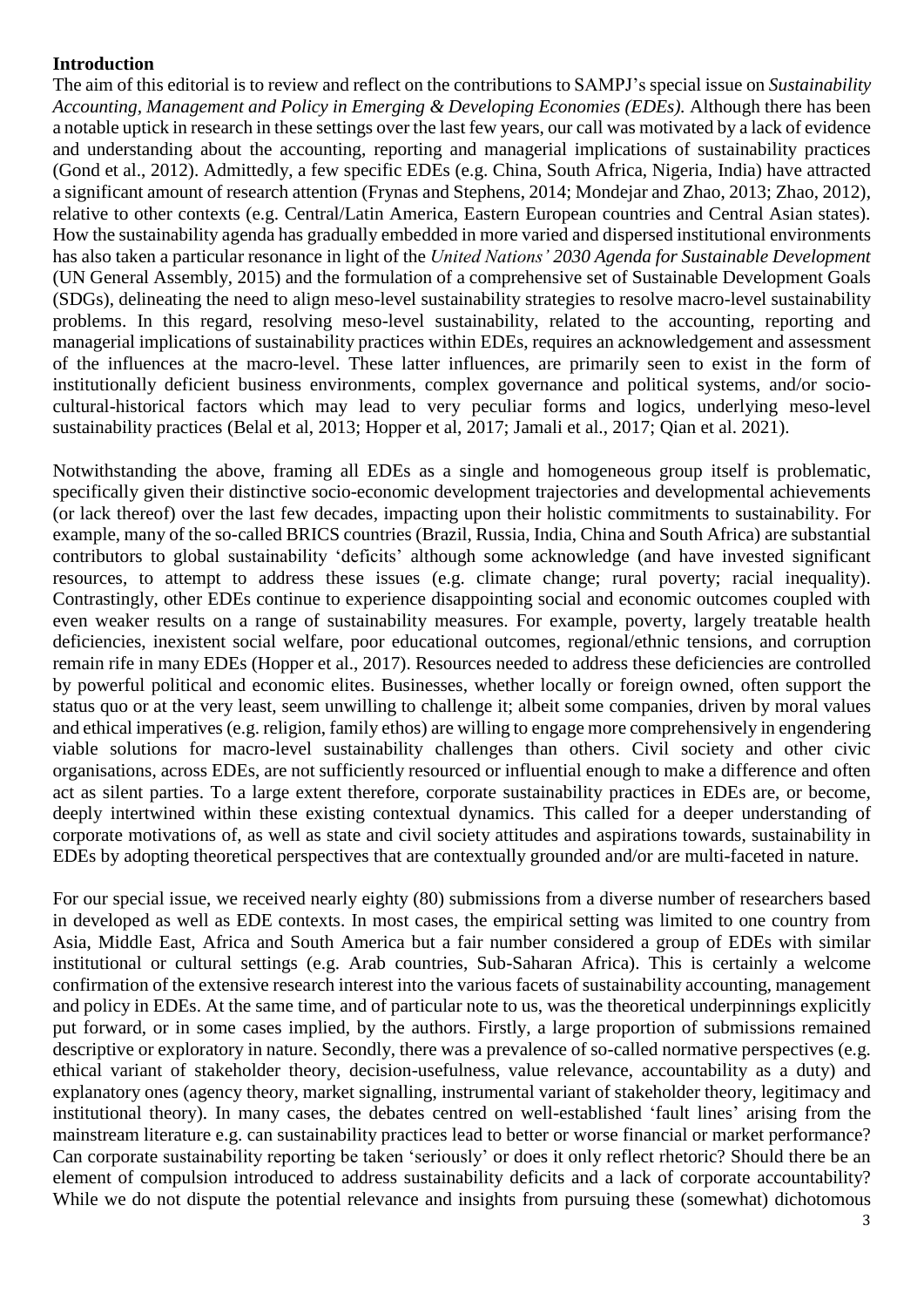questions, we argue at the same time that there appears to be a rather uncritical or limited appreciation of the contextual settings (and adjoining theoretical assumptions). We refer to this issue broadly as a 'blind spot'. By mapping out some of the key theoretical underpinnings used in sustainability accounting and management research, our intention is to encourage EDE researchers to pay more attention to some of these (often) less visible dimensions. By no means however, do we claim to provide reflections that comprehensively address all theoretical underpinnings. The message we modestly seek to convey is the need for researchers to consider 'augmenting' their analysis.

#### **Theoretical underpinnings: A brief review and recommendations**

**Stakeholder theory:** This perspective remains a dominant frame of analysis and it conceptualises the firm as comprising of a collation of groups and/or individuals with legitimate interests in the firm's operations (Hörisch et al., 2014). Managers of organisations are tasked with creating value for their stakeholders, by achieving an alignment between organisational and multiple stakeholder interests (Hörisch et al., 2020). In doing so, the integration thesis underpinning stakeholder theory affirms the need for corporations to amalgamate ethical/sustainable decisions together with business/profit-seeking decisions, thereby, ensuring stakeholder cooperation in the pursuit of the corporation's purpose (Hörisch et al., 2020). Stakeholder theory is often invoked in the sustainability accounting and management literature to either, posit that the organisation should be responding to particular needs/demands of external constituents, or to explain why the organisation is engaging in particular practices as a means to manage external pressures or placate negative reactions.

Brickson (2007) argues that there has been, over time, an unhelpful juxtaposition of the normative and instrumental variants† of stakeholder theory. The instrumental variant of stakeholder theory influences decision-choices made by organisations in relation to value distributions amongst multiple stakeholders, with instrumental and discretionary reasoning underpinning value distribution decisions pertaining to primary and secondary stakeholders respectively (Dentchev, 2009). The imbalances in organisational value distribution results in an implausibility of fully satisfying all stakeholders, further accentuated due to the perceived lack of organisational authenticity in its actions and discourses (Skilton and Purdy, 2017). Instead, as argued by Brickson (2007), the adoption of the descriptive variant of stakeholder theory, could create discourses focusing on 'what' the organisation does to engender active stakeholder engagement, with a view towards creating distinct forms of social value in each of these interactions. This could lead researchers towards exploring a variety of 'business' motivations that are beyond the mere characterising of actors and organisations respectively as self-serving and self-interested.

To underpin her arguments about adopting a more descriptive approach, Brickson (2007) also elaborates on three types of organisational identity orientation to reflect the "assumed nature of association between an organization and stakeholders as perceived by members" (p. 866), namely individualistic, relational and collectivistic. First, at one end of the spectrum, an individualistic orientation favours organisational self-interest (e.g. profitability, market share, commercial reputation) whereby sustainability actions may take the form of 'selling' points to distinguish the organisation from others, but with little additional consideration in the maintaining of solid ties with stakeholders. Contrastingly, a relational organisation will emphasise the development of strong and trusting relationship with particular stakeholders, characterised by a high frequency of interaction, reciprocity, emotional intensity and intimacy (Brickson, 2007, p. 871). The creation and maintenance of deep stakeholder relationships is seen herein as an end in itself and as being reflective of genuine concern and trust, but as yet is generally focused upon either one or few key stakeholders. At the other end of the spectrum, collectivistic organisations share a common goal with a larger constituency of stakeholders (community) and rather than consider the latter merely as a means to an end or by focusing on few but salient stakeholders, organisations instead operate towards the improvement of collective welfare. In this regard, it is possible to consider an organisation's strategy, activities, discourse on sustainability as a reflection of the continuing interactions and dialogue between the organisation and its stakeholders. Over time, these identity orientations may change as a result of changing circumstances and priorities (e.g. consider the implications of

 $\overline{a}$ 

<sup>†</sup> There have also been 'contingency'-related perspectives to stakeholder theory i.e. stakeholder salience (Mitchell et al., 1997) and Ullman's (1985) framework, which help articulate the basic tenets of the theory. At the same time, these frameworks tend to reinforce the instrumental perspective.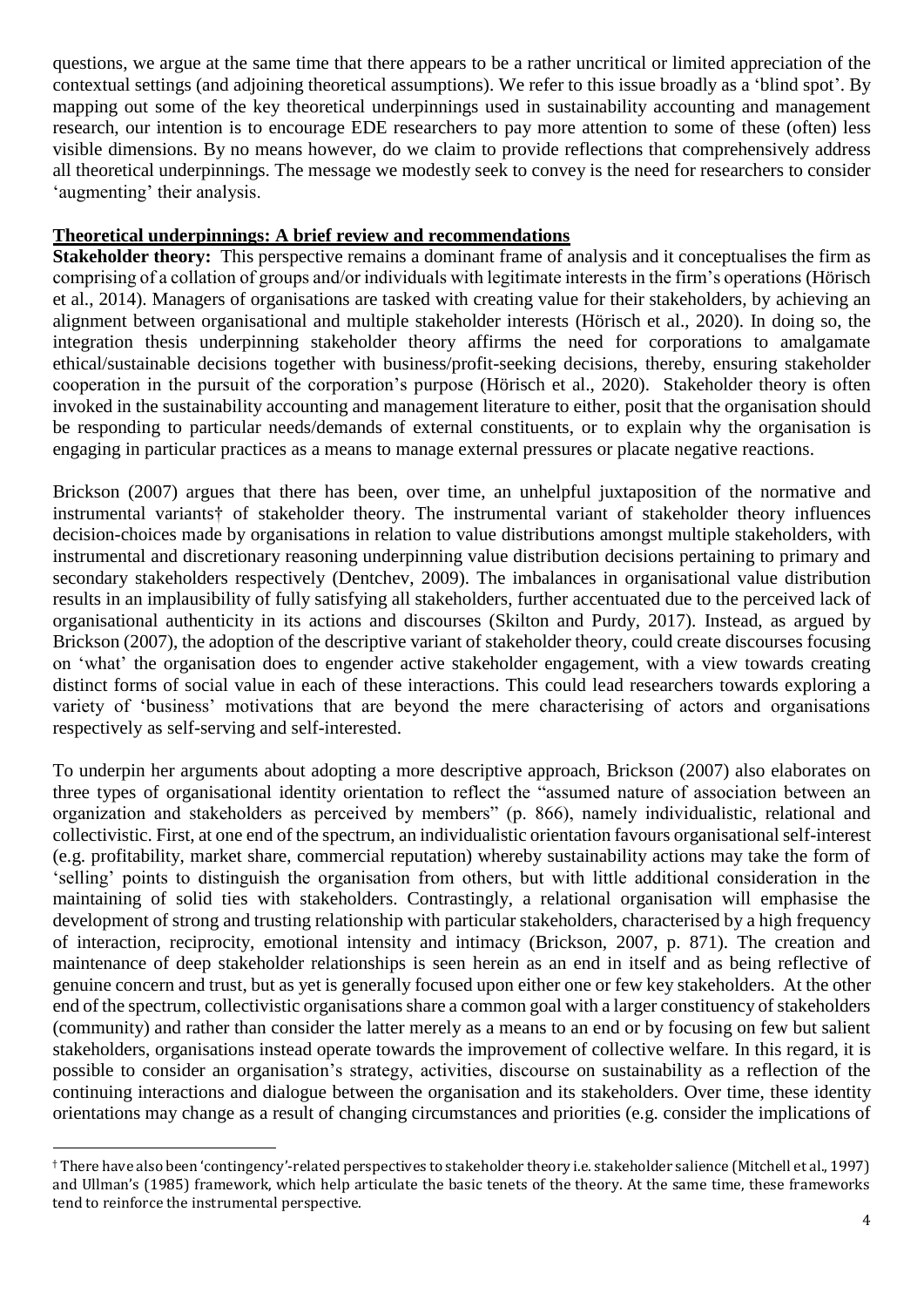Covid-19 on stakeholders' and organisation's understanding of sustainability practices) and/or of the prevailing social, political and cultural arrangements (including informal yet powerful ones). In this way, there is a greater leeway for EDE researchers to articulate the type of interaction between stakeholders and organisation, without the need to presume a normative or instrumental-led relationship.

In this regard, EDE researchers could examine stakeholder prioritisation, specifically focusing on the influences of the macro-level upon meso-level decision-making. Given the institutional complexities present across EDE countries, examining 'what' criteria influences stakeholder prioritisation and 'how' managerial decisions about stakeholders occur could provide much needed insights, specifically from the perspective of how organisations arrive at mutually agreeable decisions related to multiple stakeholders; rather than creating trade-offs amongst different stakeholders (Hörisch et al., 2014). Effective sustainability management would require firms operating in EDEs, to overcome such trade-offs, and instead pursue mutual meso-level solutions, agreed with salient stakeholders to resolve macro sustainability problems.

**Legitimacy 'theory':** The legitimacy perspective typically provides a parsimonious and 'common sense' explanation of *why* organisations might engage in sustainability management practices (Khan et al., 2020; Deegan, 2019; Dumay et al., 2018). It relies on an (assumed) social contract between society and organisation addressing the issue of achieving a congruence between corporate and societal goals (Dowling and Pfeffer, 1975). The implication is that the organisation's survival and performance or its sustainability is crucially dependent on adhering to this social contract, and in securing the 'licence to operate' (Schaltegger and Hörisch, 2015). If managers perceive that an organisation's operations (e.g. involving sustainability practices) are not congruent with the social contract (as a result of particular events or change in societal expectations), then one can expect the deployment of a range of organisational response(s) and strategies to ensure a continued alignment between societal values and organisational ones (Oliver, 1991). Particularly within the accounting literature, there is heavy reliance on the 'strategic' rather than the 'institutional' dimension of organisational legitimacy (e.g. Suchman, 1995; Tilt, 2018; Deegan, 2019) to conceptualise disclosure (annual reports, websites, press releases, social media) as a means to convey adherence or commitment to the social contract. The 'strategic' dimension of organisational legitimacy involves proactive attempts by companies to align instrumental legitimacy motives with moral legitimacy motives. Instrumental legitimacy motives support the 'business case' for sustainability, and views corporations as being able to simultaneously improve its competitiveness and social agenda by engaging in sustainability (McWilliams & Siegel, 2011; Porter & Kramer, 2011). Contrastingly, moral legitimacy motives would result in the firm upholding the value system of the institutional actors evaluating its sustainability management practices, and thus, ensuring a perceived congruence between the corporations' moral (and ethical) values and those of its evaluators (Suchmann, 1995).

However, the pursuit of 'strategic' legitimacy by organisations, specifically in relation to organisational sustainability, could result in a misalignment between instrumental and moral legitimacy, leading to symbolic displays of commitment (i.e. Suchmann, 1995; Ashforth and Gibbs, 1990). This is reflective of upholding moral legitimacy in a superficial manner, while in reality, the 'business case' for sustainability become entrenched (i.e. upholding instrumental legitimacy). This is akin to notions of decoupling or loose coupling, defined as "adopting a policy symbolically without implementing it substantively" (Haack and Schoeneborn, 2015, p. 307). The problem of decoupling is grounded in the inherent clash which occurs between moral and instrumental legitimacy (Hahn et al., 2018) leading to a state of legitimacy 'disconnect' within organisations (Hengst et al., 2020).

When examining the manifestation of legitimacy 'disconnects' in relation to organisational sustainability, the most frequent observation is a non-alignment between mainstream corporate strategies and sustainability strategies of organisations. In this regard, organisational sustainability strategies remain decoupled from or remain peripheral to mainstream corporate strategies, *if* the organisation is pursuing instrumental rather than moral legitimacy (Hengst et al., 2020), resulting in legitimacy disconnects manifested at the policy (disconnected from the purpose of the organisation) and the action levels (disconnected from organisational practice). In this respect, we highlight some key aspects for the benefit of future legitimacy-led research, with a particular reference to the EDE context: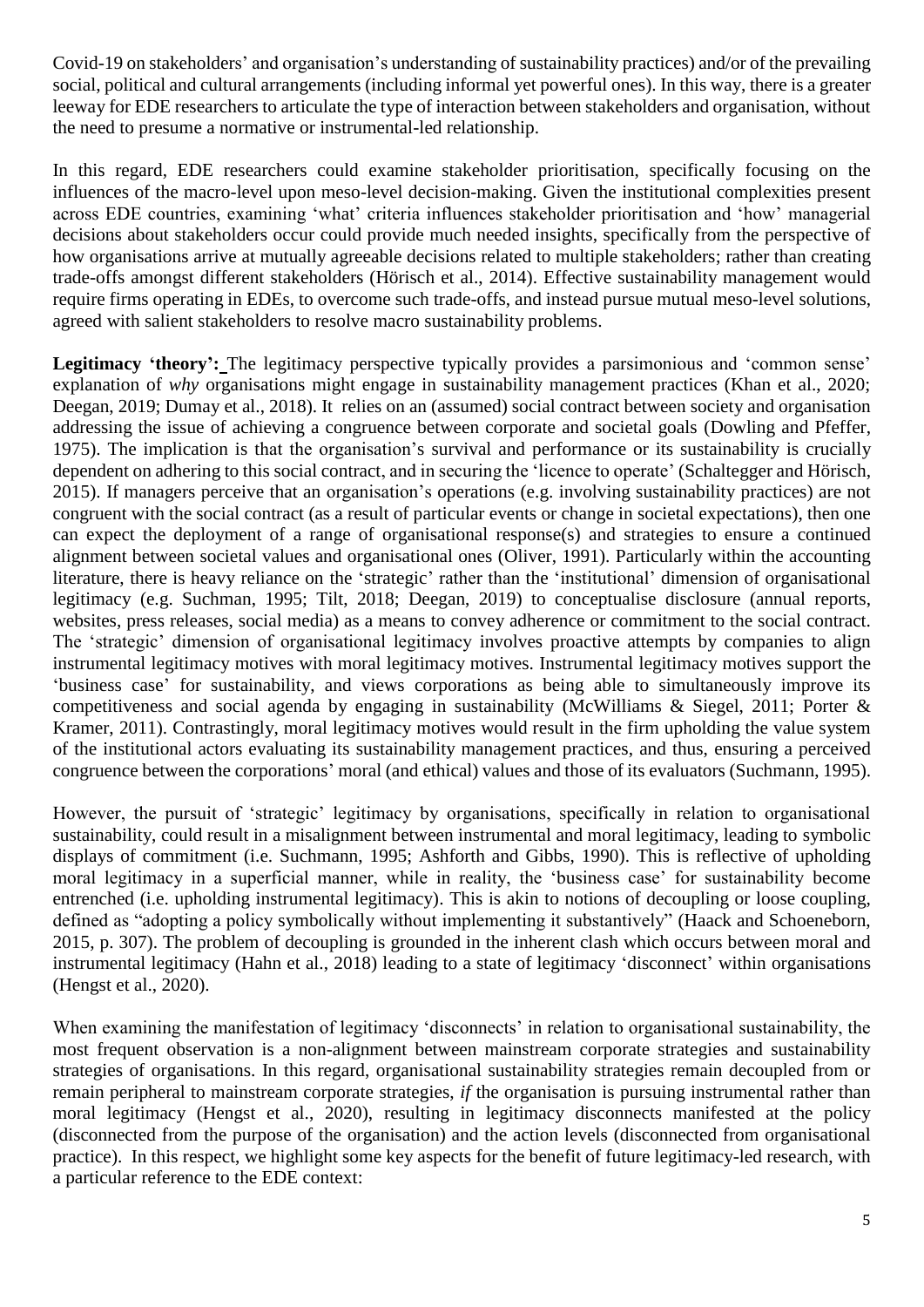(i) The potential for continued enactments of a symbolic form of adoption (e.g. communicating displays of sustainability) as a means to maintain legitimacy may have reduced over time in EDEs. For example, Bromley and Powell (2012) argue that due to significant change in societal/institutional expectations over time and the possibility for enhanced scrutiny and monitoring (e.g. consider the recent emphasis on developing standards that provide comparable and reliable information about corporate social and environmental performance), there is greater attention paid to the 'real' sustainability strategies and associated corporate behaviour. As a result, a corporate reliance on symbolic adoption or limited displays of engagement will be 'found out' and may in fact jeopardise their social contract, leading to legitimacy deficits for the companies. Such pervasive concerns about the lack of substantive corporate engagement with the sustainability agenda has already led to increased regulatory interventions across many EDE countries. Some examples include the recent amendments to clarify the corporate CSR mandate in India (Obhan & Patanjali, 2021) and the CSR levy in Mauritius initiated in 2009 (Soobaroyen and Mahadeo, 2016). The 2007 Indonesian Corporate Law No. 40 mandated CSR in Indonesia (Waagstein, 2011) and the Corporate Social Responsibility Act enacted in 2020, in the Philippines (Cervantes, 2020), encouraged companies to engage in CSR, by allowing companies to retain profits in excess of 100 percent of the paid-in capital to be used for CSR projects.

Hence, we suggest that EDE researchers need to engage in research that focuses more on the organisational implementation and integration of sustainability (and CSR) practices, including sustainability management and governance across indigenous and multinational corporations. In so doing, the focus can be towards (a) understanding how the adoption and implementation of sustainability strategy is underpinned by legitimacyseeking considerations by these companies. For example, Suchman's (1995) work highlights (a) a number of 'circuits' through which legitimacy can be sought, (pragmatic, moral and cognitive), and (b) examines how 'legitimacy disconnects' could manifest during the enactment and implementation of sustainability strategies by companies operating in EDEs, investigating the role of the external institutional environment and the agentic role of corporate executives in this regard.

(ii) Assumptions about the primacy of certain societal values and/or what is in the (assumed) 'social contract' between corporations and society need to be challenged (Deegan, 2019) within the context of EDEs. The rather uncontested belief by EDE researchers that societal expectations (as perceived by organisational actors) about sustainability in general (or in relation to specific aspects such as labour relations, climate change, bribery, use of natural resources, community support etc.) are prevalent and even 'obvious' within EDE societal actors, can be an inherently erroneous assumption. Societal attitudes towards sustainability differ from one country to another or from developed countries to EDEs. For example, De Villiers and Van Staden (2006) highlighted how an apparent change in the State's concern about environmental issues led to less corporate accountability on this topic. Furthermore, societal expectations about particular sustainability-related practices are not clearcut and can even be antagonistic in nature (e.g. so-called 'culture wars'). Soobaroyen and Ntim (2013) mention the initially 'ambivalent' nature of societal attitudes with respect to the spread of HIV/AIDs in Africa which was then reflected in the mixed corporate reactions when engaging (and communicating) on such aspects. Furthermore, some sustainability practices set out in the Global Reporting Initiative (GRI) and Sustainable Development Goals (e.g. human rights; rights of indigenous people; addressing economic, social and/or ethnic inequalities; anti-corruption) are open to 'selective' interpretations nationally due to their politically-sensitive nature.

We would therefore recommend that EDE researchers evidence more clearly the societal values and expectations about sustainability germane to the given EDE (or at least acknowledging some of its contested nature), rather than assume them to be existent and/or unproblematic or even accrue them to be of a similar nature to developed countries.

**Political economy perspective and the neo-pluralist 'turn'**: To some extent, the above-mentioned point has been recognised in prior work (e.g. Belal and Cooper, 2011; Uddin et al., 2018; Deegan, 2019), with an appreciation of uneven power structures within EDEs. Stakeholder and legitimacy theories have generally been understood from a 'bourgeois' political economy perspective (Gray et al., 1995; Muttakin et al., 2018; Deegan, 2019). This perspective conceives of an organisation-society relationship that is *"exercised by relationships between the interest groups of pluralism without explicit recognition of the way in which the forces of the*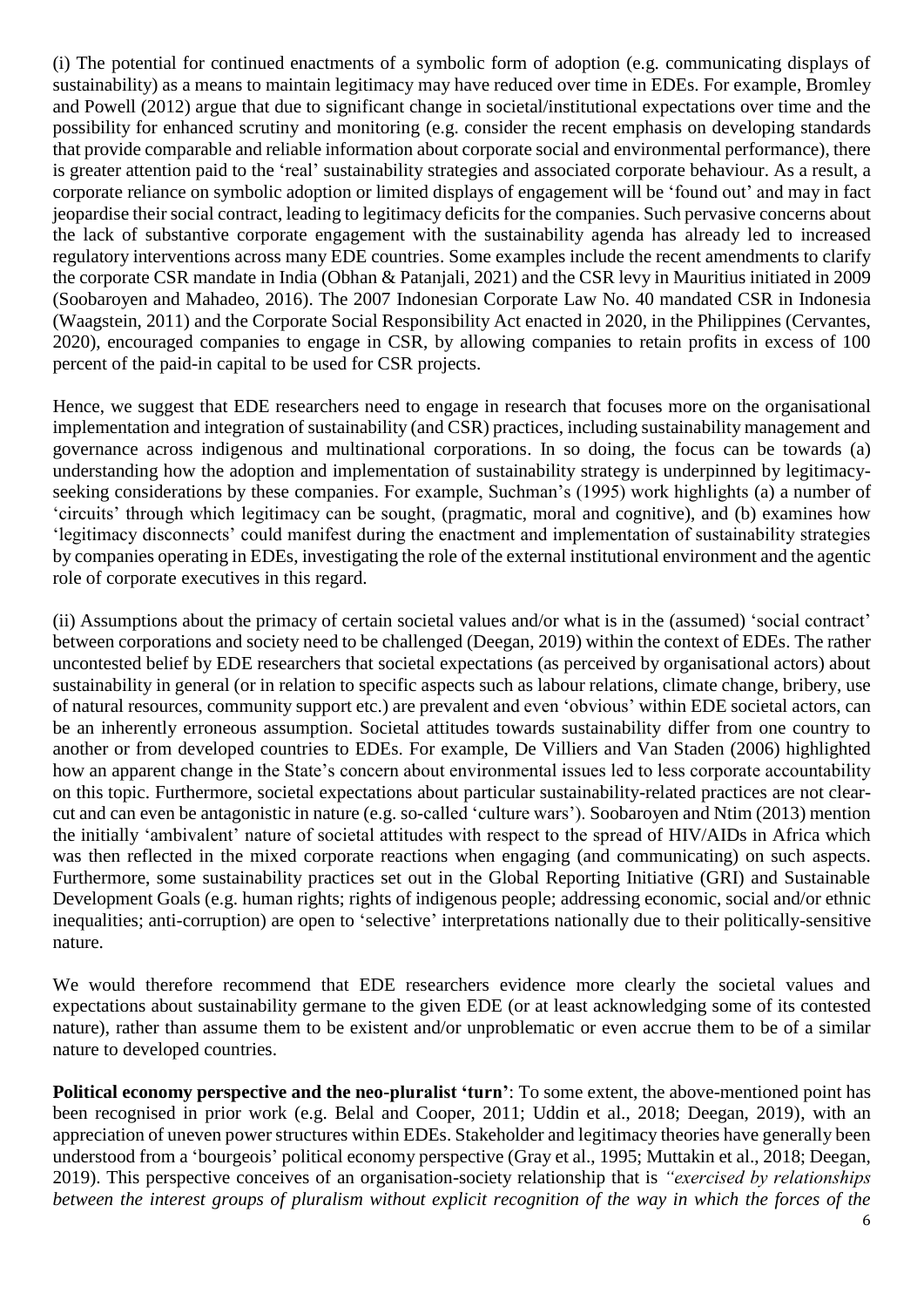*system (capitalism) construct the self-interests as group interests."* (Gray et al., 1995; p. 53). In contrast, 'classical' political economy (e.g. Cooper and Sherer, 1984) emphasises the point that sustainability practices may impact on the distribution of income, wealth and power and recognises the fact that these are unequally distributed in society. Such inequalities enable well-defined elite(s) to maintain power or are the source of conflicts between different social, political and economic classes (Tilt, 1994). Cooper and Sherer (1984) also expect that a classical political economy framework highlights the specific historical and institutional environment of the society, and argue that the State often takes contradictory positions, in its attempts to foster commercial interests, maintain social harmony and protect its own legitimacy. This suggests that corporations, rather than stakeholders or 'relevant publics', are more organised and in pursuit of their economic interests, and that they are more able and willing to shape how they might contribute to the sustainability agenda. In this regard, Gray et al. (1995) make the case for a neo-pluralist perspective, combining bourgeois and classical schools, to model organisation-society relationships. In particular, they argue that an analysis needs to explicitly recognise uneven power distributions, conflict of interests and the possibility that sustainability (as an example of how the organisation interacts with society) may take place within a captured or controlled system. For example, Uddin et al. (2018) highlight how the agendas of the ruling political party in Bangladesh interplay with those of the powerful business leaders to influence the type of social responsibility activities being promoted by local banks. Soobaroyen and Mahadeo (2016) find that corporate attempts in Mauritius to engage more strategically with sustainability and other social responsibility activities/disclosures are not driven merely by a legitimacy-seeking exercise but also by a need to counter a State-driven narrative on the role and contribution of the private sector.

Hence, a neo-pluralist approach to the study of sustainability accounting and management practices enables a multi-level analysis. At one level, it highlights how these practices may lead to a range of symbolic as well as substantive changes with a view to ensure the achievement of a social contract and to satisfy stakeholders. At another level, there is an explicit consideration of the power imbalance(s) (e.g. between companies and beneficiaries of sustainability projects), conflict of interests (e.g. the role of the State in fostering Sustainable Development Goals while dependent on corporate investment/financial interests; the influence of politicians and key business leaders) and that there is an absence of genuine participation or exclusion of relevant stakeholders in implementing such activities.

**Agency theory** - One of the widely (explicitly or implicitly) used theories in sustainability accounting research has been the Agency Theory (hereafter AT). This is not surprising as in the core of AT stand the problem of information asymmetry between the principals and the agents and how this can be resolved. AT is based on the assumption that individuals are economically rational, and they are driven by their self-interest to maximise their own utility. Hence, there is an inherent conflict of interest in each principal-agent relationship which stems from the attempt of individuals to act on the most economically favourable way for themselves. When it comes to companies where the ownership is rather dispersed, top managers act as agents of the shareholders as the latter give authority to the former to act on their behalf. Although the delegation of power to agents comes with formal and informal expectations and obligations, in cases where the interests of the two parties conflict, opportunistic behaviour may arise with agents aiming at maximising their own utility, at the expense of principals' utility (Fama and Jensen 1983). One of the main factors that enable agents to act at the expense of their principals in a business setting is the presence of information asymmetry. Managers are (almost) always found to have superior information than the current and prospective investors who are not involved in running the business on a daily basis. This superior information places agents at an advantageous position as they can use this information to maximise their own utility. Investors, on the other hand, are aware of their disadvantageous information position and they will try to price protect themselves by seeking for higher returns or avoid trading (Dhaliwal et al, 2011). The larger the information asymmetry problem is perceived, the less willing to trade would investors be and the higher the return they would seek. Consequently, companies with higher information asymmetry problems face higher bid-ask spreads and transaction costs (Verrecchia 2001) and in turn higher cost of capital (Amihud and Mendelson 1986).

There is extensive empirical evidence which indicates that firms with superior (in terms of quality but also quantity) financial voluntary disclosures enjoy favourable economic consequences such as a higher market valuation, lower cost of capital and better market liquidity to name but a few (for reviews on this please see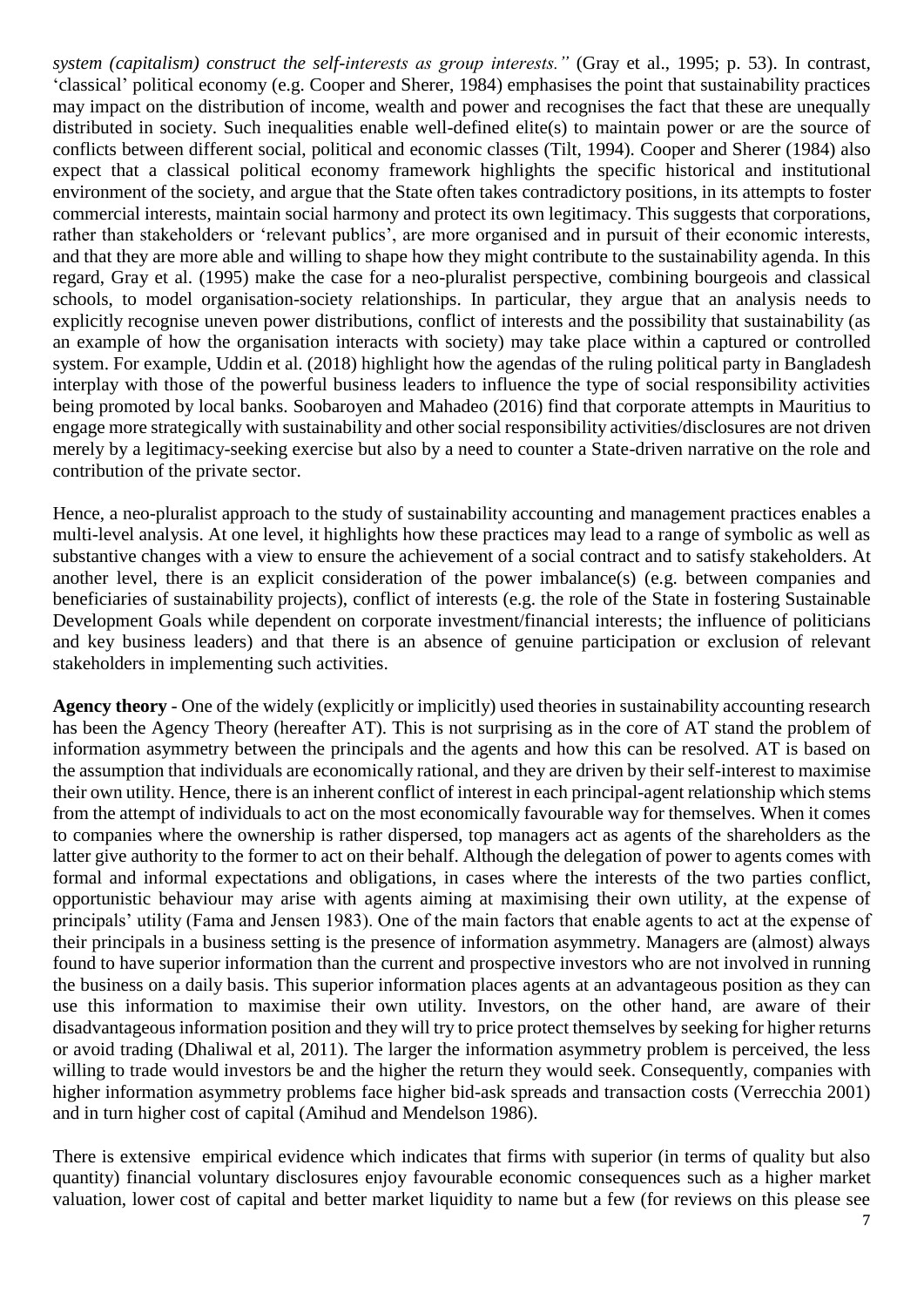Beyer et al, 2010; Healy and Palepu, 2001). Such findings indicate that current and potential investors are more willing to trade and demand a lower risk return when they have more/better information available. It has also been proposed to explain companies' sustainability reporting and management behaviour through the lens of AT and the information asymmetry problem. The rationale is that agents use sustainability accounting and management in order to enhance company's information environment and communicate value-enhancing activities (Dhaliwal et al, 2011 Lys et al, 2015) or conceal negative aspects of their activities (Prior et al, 2008). Under this approach, sustainability accounting and management are seen to be tools to mitigate agency problems. However, these tools are costly and empirical research is not conclusive about their impact (Kim et al, 2012; Greiner and Sun, 2021).

Recent advancements of AT such as the Behavioural Agency Theory (hereafter BAT) and the Social Theory of Agency (hereafter STA) are useful approaches to enhance our understanding over the role of sustainability accounting and management in addressing agency problems. Among others, BAT argues that agents are bounded-rational and loss-, risk-, and uncertainty-averse while they do not only seek for financial rewards but also seek social, ideological or psychological incentives (Pepper and Gore, 2015). In this light, sustainability accounting and management can be seen as an intervention tool which provides the agents with important nonfinancial incentives to act less opportunistically and hence align their actions with the interest of the company (Greiner and Sun, 2021). In this manner, BAT calls for taking into consideration intrinsic, non-financial (together with extrinsic, financial) motives to theoretically explain and practically incentivise agents' actions. Although prior studies have touched upon the importance of intrinsic/ethical motivations (e.g. Kim et al, 2012), we still lack a clear understanding of how non-financial incentives are associated with agents' sustainability accounting and management actions. STA, on the other hand, does not focus on the intrinsic motives of agents, but on the institutional settings in which principal–agent relations are manifested (Wiseman et al, 2012). STA argues that the relation between agents and principals cannot be examined in isolation of the institutional setting they act in as individuals act differently within different institutional contexts (Aguilera and Jackson, 2010). In relation to sustainability accounting and management, a set of studies have shown that sustainability reporting decisions of a company vary with the institutional setting the company operates in (Kolk and Perego, 2010) and these decisions are less driven by companies' characteristics when a strong sustainability-oriented institutional settings exists (Baboukardos et al, 2021). Nevertheless, there is a lack of studies examining the role of sustainability accounting and management on agency problems in different empirical settings. In this regard, research in EDE settings remains greatly sought, potentially towards revealing the combined nature of financial and non-financial incentives on sustainability accounting and management practices.

#### **Summary of papers in this issue and their contributions**

This special issue intended to contribute to the ongoing debate on sustainability accounting, management and policy in EDEs with the following five papers covering a wide spectrum of theoretical and methodological approaches and examining relevant phenomena in various parts of the world.

Rezaee et al. (2020) focus on a rather underexplored empirical context (Iran) and the authors examine the association between environmental disclosures and firm risk. They show that firms with high quality environmental disclosures exhibit lower deviation of their earnings and hence lower risk. Through the lenses of stewardship and agency theories, their results indicate that firms engaging in high quality environmental disclosures improve their relationship with key stakeholder groups and this is reflected in their risk level. [Jadiyappa](https://www.emerald.com/insight/search?q=Nemiraja%20Jadiyappa) et al. (2021) examines the association between CSR expenditure and socially undesirable activities (namely heavy energy consumption and earnings management) in India. From a legitimacy perspective, they argue and empirically show that firms in India use CSR expenditure as a smokescreen to camouflage their socially undesirable activities. In light of the recent regulation in India mandating firms to engage in CSR expenditure, the authors argue that such regulation may not incentivise firms to engage with their stakeholders and thereby not generate a positive impact on society. Singh and Chakraborty (forthcoming) frame their Indian study under stakeholder theory and argue that both the level and quality of firm CSR disclosures reflect their engagement with stakeholders. They posit that to the extent that the level and quality of firms' CSR disclosures reflect their stakeholder engagement, such disclosures should be positively associated with firms' financial performance. Their empirical analysis demonstrates that this association indeed holds for accounting-based financial performance metrics (i.e. ROA and ROE).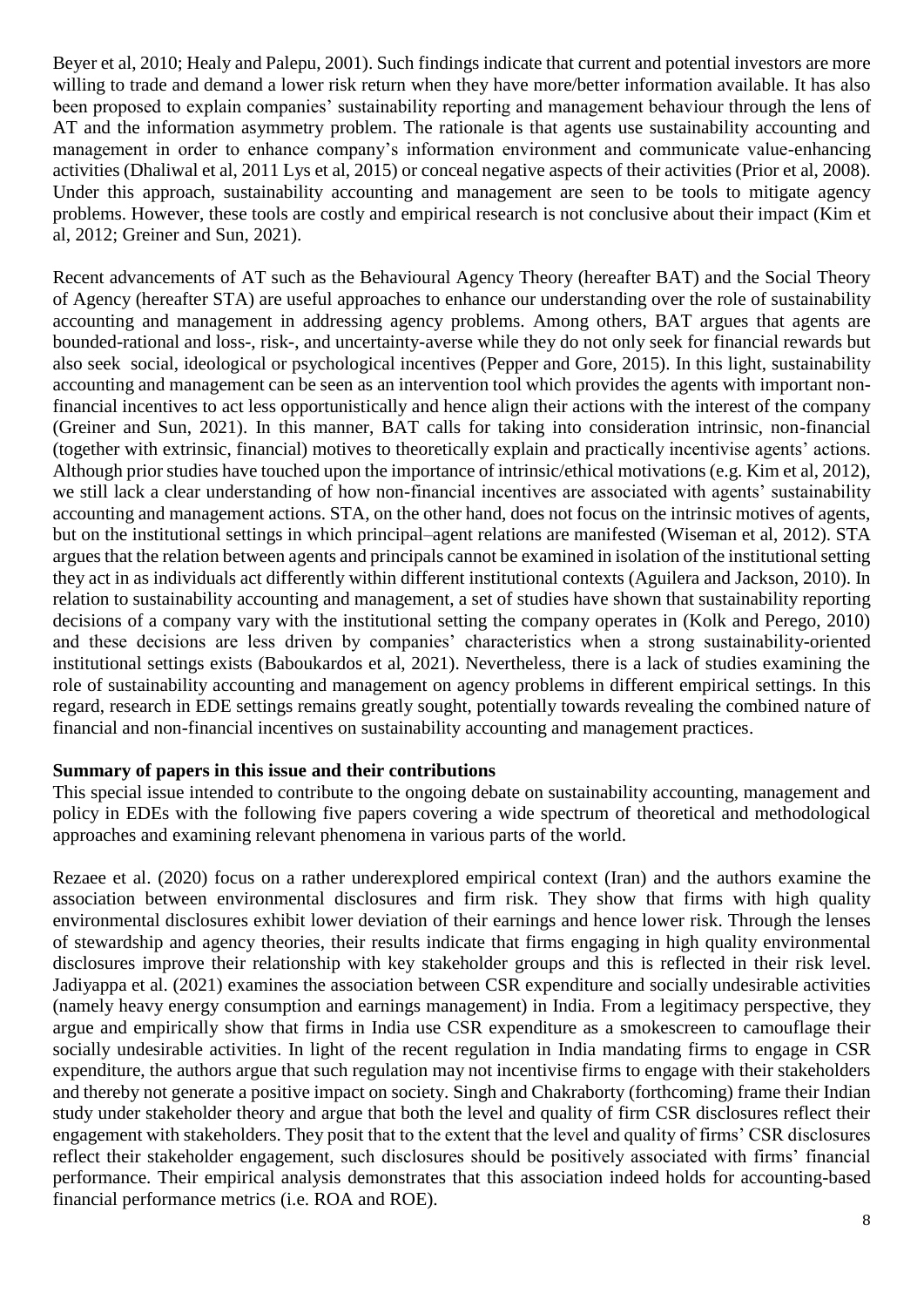Cabrera-Narvaez and Quinche-Martín examine the role of images in CSR reporting as a legitimation tool used by Colombian firms to promote their contribution to peace in an empirical context that has experienced intense armed conflict. The authors show that after the ceasefire between the government and the Revolutionary Armed Forces in 2016, Colombian firms promoted their commitment to peace by promoting social activities focusing on communities affected by the conflict and by appealing to the reader's *pathos*. Blesia et al explore the importance of community relations and development (CRD) activities in improving a firm's relationship with its stakeholders. Following stakeholder theory and focusing on the case of an Indonesian mining company in West Papua, the study highlights the challenges faced by the company when engaging with local indigenous populations and the actions by the company related to human development, human rights, preservation of culture and infrastructure development, to overcome those challenges. The results suggest that such actions do not always have the intended outcome and that collaboration with indigenous people, their leaders and representatives are essential.

Overall, the studies in this special issue provide insights both from the perspective of large and economically powerful EDEs as well from smaller (and less researched) settings. They reveal a contextual diversity bound by rising economic development and its consequences, the emerging role of state intervention (CSR regulation), the legacies of a difficult past and the challenging stakeholder relationships involving an EDE company. These studies also bring contextual insights to augment the theoretical analysis, either in terms of formulating expectations/hypotheses or in relation to the findings.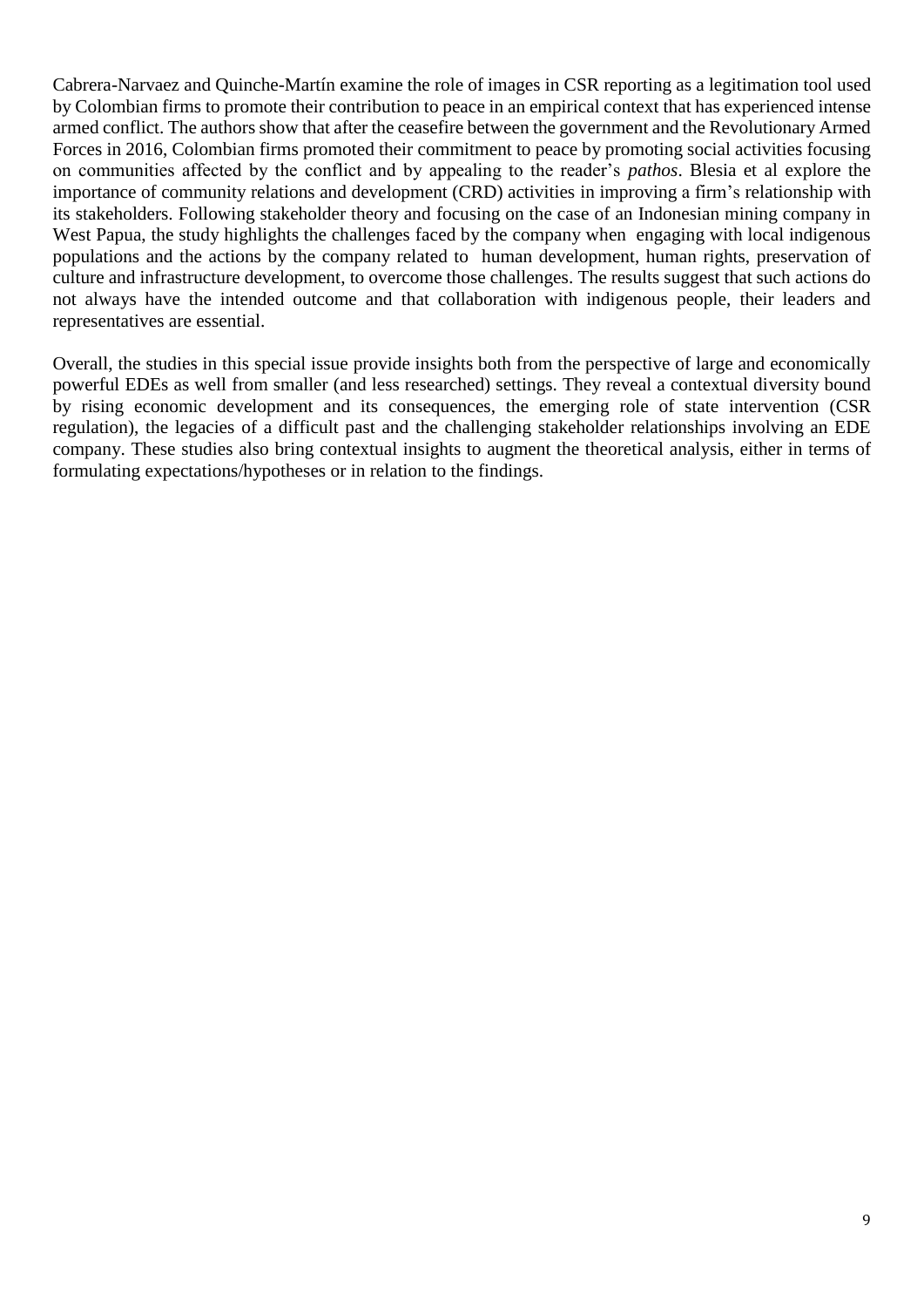Table 1 - List of papers for the Special Issue

| <b>Authors</b>                                                                                        | <b>Title</b>                                                                                                    | <b>Empirical</b><br>setting | <b>Theoretical framework</b>                    | Methodological<br>approach | <b>Main findings</b>                                                                                                                                                                                                                                              |
|-------------------------------------------------------------------------------------------------------|-----------------------------------------------------------------------------------------------------------------|-----------------------------|-------------------------------------------------|----------------------------|-------------------------------------------------------------------------------------------------------------------------------------------------------------------------------------------------------------------------------------------------------------------|
| Rezaee, Zabihollah; Alipour,<br>Mohammad; Ghanbari,<br>Mehrdad; Jamshidinavid,<br>Babak; Faraji, Omid | <b>Environmental Disclosure Quality</b><br>and Risk-Taking: Moderating<br><b>Effect of Corporate Governance</b> | Iran                        | Stewardship Theory /<br>Agency Theory           | Quantitative               | high<br>Firms with<br>quality<br>environmental<br>disclosures exhibit lower deviation of their<br>earnings and hence lower risk                                                                                                                                   |
| Jadiyappa, Nemiraja; Parikh,<br>Bhavik; Saikia, Namrata;<br>Usman, Adam                               | Social Responsibility or Smoke<br>Screening: Evidence from India                                                | India                       | Legitimacy Theory                               | Quantitative               | <b>CSR</b><br>expenditures<br>Firms<br>use<br>as a<br>smokescreen to camouflage their socially<br>undesirable activities                                                                                                                                          |
| Singh, Aditi; Chakraborty,<br>Madhumita                                                               | Does CSR disclosure influence<br>financial performance of firms?<br>Evidence from an emerging<br>economy        | India                       | <b>Stakeholder Theory</b>                       | Quantitative               | Accounting-based<br>financial<br>performance<br>metrics are positively associated with both the<br>quantity and quality of CSR disclosures                                                                                                                        |
| Blesia, Jhon; Wild, Susan;<br>Dixon, Keith; Lord, Beverley                                            | <b>Corporate Community Relations</b><br>and Development: Engagement<br>with Indigenous Peoples                  | West Papua<br>(Indonesia)   | <b>Stakeholder Theory</b>                       | Qualitative                | relations<br>Although<br>community<br>and<br>development (CRD) activities are important<br>in improving a firm's relationship with its<br>stakeholders, they do not always have the<br>intended outcome and close collaboration<br>with stakeholder is essential. |
| Cabrera-Narváez, Andrés;<br>Quinche-Martín, Fabián                                                    | Imag(in)ing Colombian post-<br>conflict in corporate sustainability<br>reports                                  | Colombia                    | Legitimacy Theory &<br>Political Economy Theory | Qualitative                | In a post-conflict environment, firms promote<br>their commitment to peace by promoting<br>activities focused<br>affected<br>social<br>$\alpha$<br>communities and by appealing to the reader's<br>pathos.                                                        |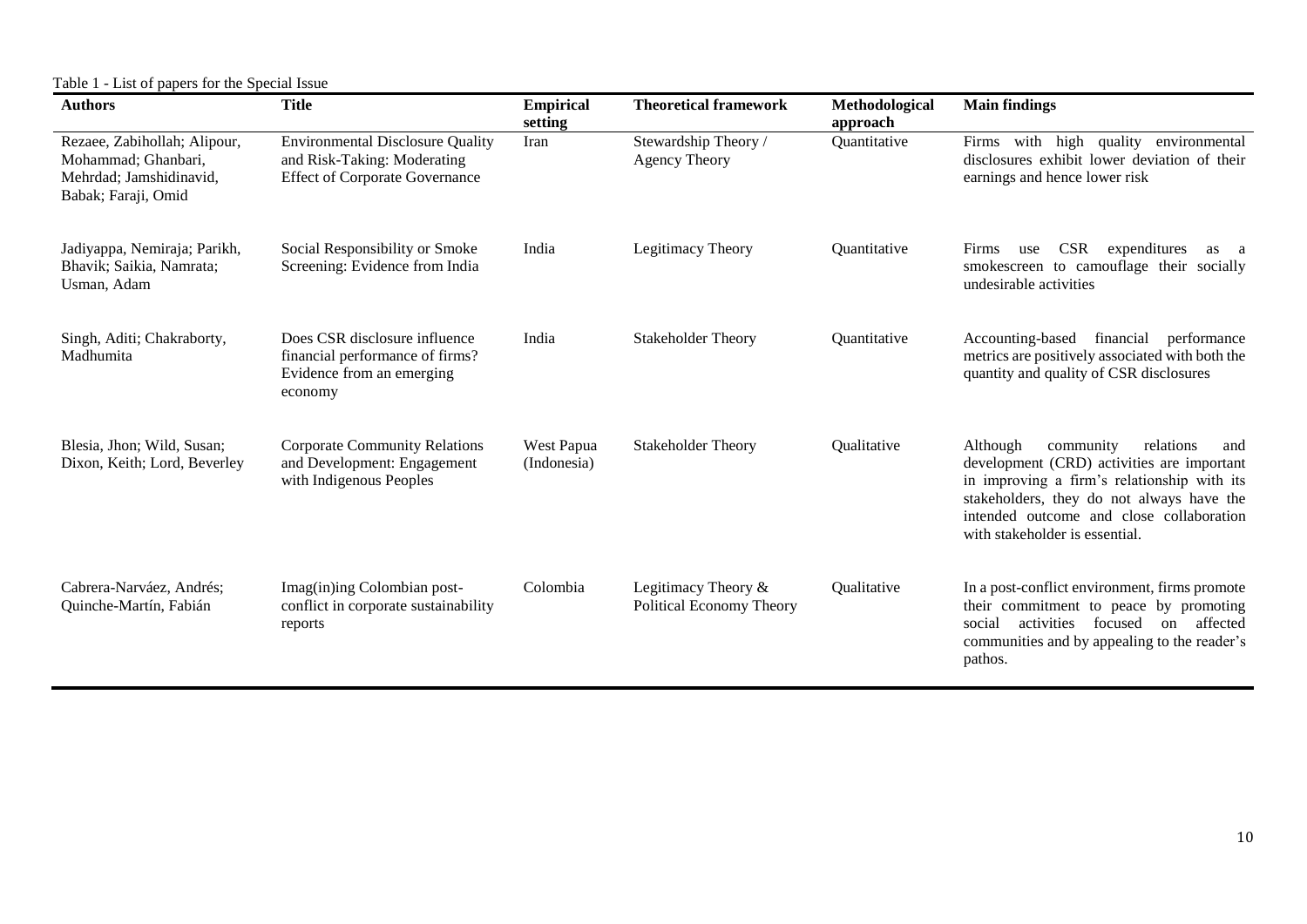#### **Conclusion**

The ever-growing concerns about the social and environmental consequences of the prevalent business model of our times have thus fuelled vivid debate over the broad issue of social and environmental *Sustainability*. Global developments and initiatives, in part associated to the current Covid-19 pandemic, indicate an acceleration towards the mandating of sustainability reporting and accountability in developed economies (Adams and Abhayawansa, 2021). There is heightened interest from the International Accounting Standards Board (IASB) Foundation, the Task Force on Climate-Related Financial Disclosures (TCFD), followed by the recent announcement of a merger between the US Sustainability Accounting Standards Board (SASB) and the International Integrated Reporting Council (IIRC). Yet, it appears the academic and professional debate has so far primarily focused on the context of and, viewpoints from, developed countries. At the same time, the EDE context has revealed insights about the development and implementation of a number of indigenous initiatives on sustainability accounting and management. As these particular policies and practices emerge from EDE research (Belal et al, 2013; Hopper et al, 2017; Qian et al., 2021), we argue that the findings can inform current international developments rather than being (merely) seen as practices at the margin.

Hence, there continues to be a need for understanding the driving forces, practices and consequences of sustainability accounting and management in EDEs, amongst EDEs and relative to advanced economies. In setting these out, we argue for a deeper and arguably more nuanced use of the 'mainstream' theoretical perspectives in EDEs, while acknowledging that other perspectives (e.g. institutional logics and postcolonial analysis; Mahmood and Uddin, 2020; Alawattage and Fernando, 2017) can also help provide insightful contributions.

#### **References**

- Adams, C.A. and Abhayawansa, S., (2021). Connecting the COVID-19 pandemic, environmental, social and governance (ESG) investing and calls for 'harmonisation'of sustainability reporting. *Critical Perspectives on Accounting*,<https://doi.org/10.1016/j.cpa.2021.102309>
- Aguilera, R. V., and Jackson, G. (2010). Comparative and international corporate governance. *Academy of Management Annals*, Vol. 4 No. 1, pp. 485-556.
- Alawattage, C. and Fernando, S., (2017). Postcoloniality in corporate social and environmental accountability. *Accounting, Organizations and Society*, Vol. 60, pp.1-20.
- Amihud, Y., and Mendelson, H. (1986). Asset pricing and the bid-ask spread*. Journal of Financial Economics*, Vol. 17 No. 2, pp. 223-249.
- Ashforth, B.E. and Gibbs, B.W., (1990). The double-edge of organizational legitimation. *Organization Science*, Vol. 1 No. 2, pp.177-194.
- Baboukardos, D., Mangena, M., and Ishola, A. (2021). Integrated thinking and sustainability reporting assurance: International evidence. *Business Strategy and the Environment*, Vol. 30 No. 4, pp. 1580-1597.
- Belal, A.R. and Cooper, S., (2011). The absence of corporate social responsibility reporting in Bangladesh. *Critical Perspectives on Accounting*, Vol. 22 No. 7, pp.654-667.
- Belal, A. R., Cooper, S. M., and Roberts, R. W. (2013). Vulnerable and exploitable: The need for organisational accountability and transparency in emerging and less developed economies. *Accounting Forum*, Vol. 37 No. 2, pp. 81-91.
- Beyer, A., Cohen, D. A., Lys, T. Z., and Walther, B. R. (2010). The financial reporting environment: Review of the recent literature. *Journal of Accounting and Economics*, Vol. 50, No 2/3, pp. 296-343.
- Blesia, J.U., Wild, S., Dixon, K. and Lord, B.R., (2021). Corporate community relations and development: engagement with indigenous peoples. *Sustainability Accounting, Management and Policy Journal*. [https://doi.org/10.1108/SAMPJ-10-2018-0278.](https://doi.org/10.1108/SAMPJ-10-2018-0278)
- Brickson, S.L., (2007). Organizational identity orientation: The genesis of the role of the firm and distinct forms of social value. *Academy of Management Review*, Vol. 32 No. 3, pp.864-888.
- Bromley, P. and Powell, W.W., (2012). From smoke and mirrors to walking the talk: Decoupling in the contemporary world. *Academy of Management Annals*, Vol 6. No. 1, pp.483-530.
- Cabrera-Narváez, A. and Quinche-Martín, F.L., (2021). Imag(in)ing Colombian post-conflict in corporate sustainability reports. *Sustainability Accounting, Management and Policy Journal*. <https://doi.org/10.1108/SAMPJ-03-2019-0094> .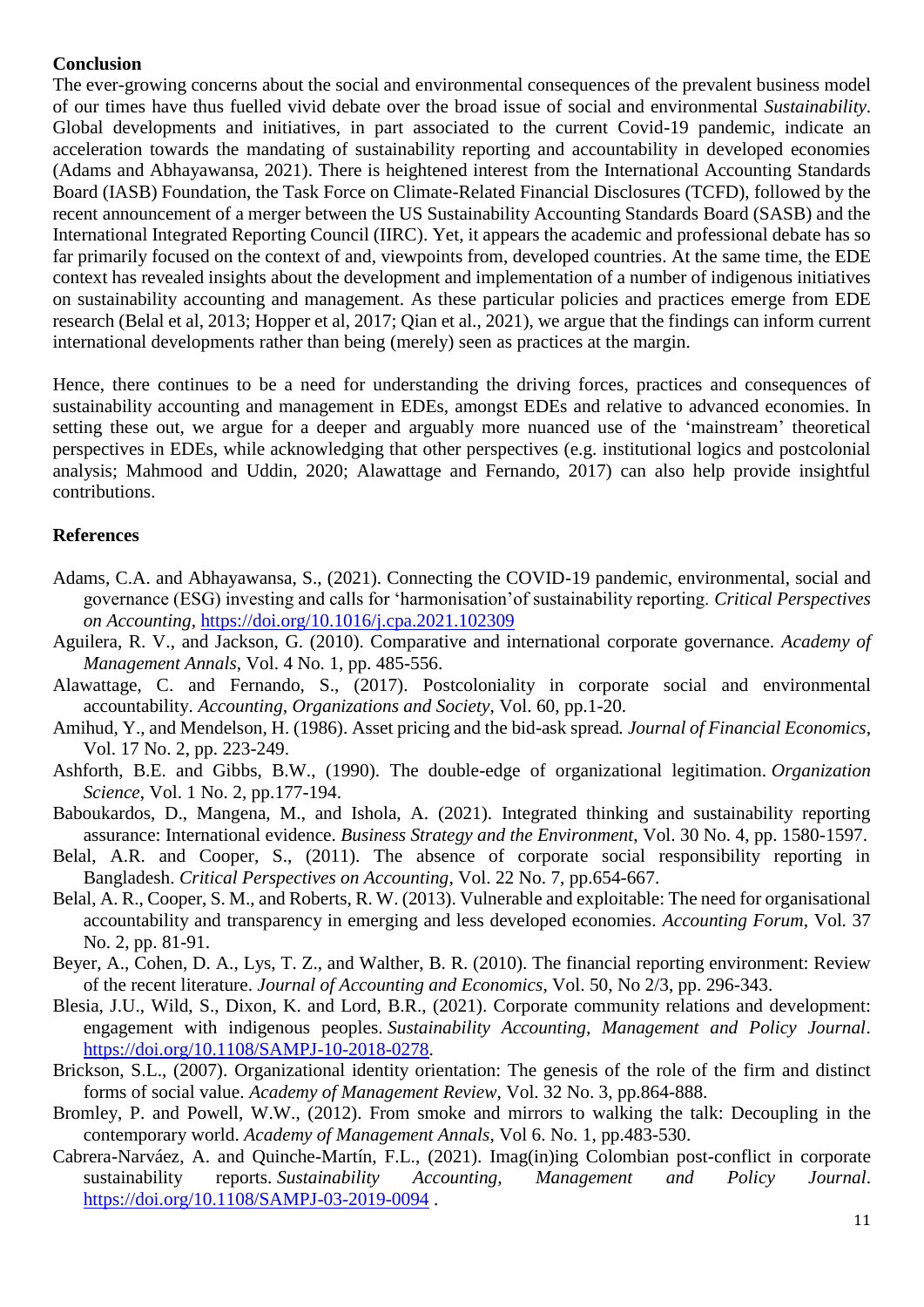- Cooper, D.J. and Sherer, M.J., (1984). The value of corporate accounting reports: arguments for a political economy of accounting. *Accounting, Organizations and Society*, Vol. 9 No. (3/4), pp.207-232.
- Cervantes, F. M. (2020). Corporate social responsibility bill gets final House nod. *The Philippine News Agency*. Retrieved from

[https://www.pna.gov.ph/articles/1103485#:~:text=The%20bill%20seeks%20to%20encourage,their%20b](https://www.pna.gov.ph/articles/1103485#:~:text=The%20bill%20seeks%20to%20encourage,their%20businesses%20in%20the%20country) [usinesses%20in%20the%20country.](https://www.pna.gov.ph/articles/1103485#:~:text=The%20bill%20seeks%20to%20encourage,their%20businesses%20in%20the%20country)

- De Villiers, C. and Van Staden, C.J., 2006. Can less environmental disclosure have a legitimising effect? Evidence from Africa*. Accounting, Organizations and Society*, Vol. 31 No. 8, pp.763-781.
- Deegan, C.M., (2019). Legitimacy theory. Accounting, Auditing & Accountability Journal, Vol. 32 No. 8, pp. 2307-2329.
- Dentchev, N. A. (2009). To What Extent Is Business and Society Literature Idealistic? *Business & Society,*  Vol. 48 No. 1, pp. 10-38.
- Dhaliwal, D. S., Li, O. Z., Tsang, A., and Yang, Y. G. (2011). Voluntary nonfinancial disclosure and the cost of equity capital: The initiation of corporate social responsibility reporting. *The Accounting Review*, Vol. 86 No. 1, pp. 59-100.
- Dowling, J., & Pfeffer, J. (1975). Organizational Legitimacy: Social Values and Organizational Behaviour *Pacific Sociological Review*, Vol. 18 No. 1, pp. 122 -136.
- Dumay, J., De Villiers, C., Guthrie, J. and Hsiao, P.C., (2018). Thirty years of Accounting, Auditing and Accountability journal. *Accounting, Auditing & Accountability Journal*, Vol 31. No. 5, pp. 1510-1541.
- Fama, E. F. and Jensen, M. C., (1983). Separation of ownership and control. *The Journal of Law & Economics*, Vol. 26 No. 2, pp. 301-325.
- Frynas, G. J., and Stephens, S. (2014). Political Corporate Social Responsibility: Reviewing Theories and Setting New Agendas. *International Journal of Management Reviews,* Vol. 17 No. 4, pp. 483-509.
- Gond, J.P., Grubnic, S., Herzig, C. and Moon, J., (2012). Configuring management control systems: Theorizing the integration of strategy and sustainability. *Management Accounting Research*, Vol. 23 No. 3, pp.205- 223.
- Gray, R., Kouhy, R. and Lavers, S., (1995). Corporate social and environmental reporting. *Accounting, Auditing & Accountability Journal*, Vol 8 No. 2, pp. 47-77.
- Greiner, M., and Sun, J. (2021). How corporate social responsibility can incentivize top managers: A commitment to sustainability as an agency intervention. *Corporate Social Responsibility and Environmental Management*, available at<https://doi.org/10.1002/csr.2148>
- Haack, P., and Schoeneborn, D. (2015). Is Decoupling Becoming Decoupled from Institutional Theory? A Commentary on Wijen. *The Academy of Management Review*, Vol. 40 No. 2, pp. 307-310. doi:10.5465/amr.2014.0344
- Hahn, T., Figge, F., Pinkse, J., and Preuss, L. (2018). A Paradox Perspective on Corporate Sustainability: Descriptive, Instrumental, and Normative Aspects, *Journal of Business Ethics, 148*(2), Vol. 148 No. 2, pp. 235-248.
- Healy, P. M., & Palepu, K. G. (2001). Information asymmetry, corporate disclosure, and the capital markets: A review of the empirical disclosure literature, *Journal of Accounting and Economics*, Vol. 31 No. 1/3, pp. 405-440.
- Hengst, I.-A., Jarzabkowski, P., Hoegl, M., and Muethel, M. (2020). Toward a Process Theory of Making Sustainability Strategies Legitimate in Action. *Academy of Management Journal*, Vol. 63 No. 1, pp. 246- 271.
- Hopper, T., Lassou, P., and Soobaroyen, T. (2017). Globalisation, accounting and developing countries. *Critical Perspectives on Accounting*, Vol. 43, pp. 125-148.
- Hörisch, J., Freeman, R. E., and Schaltegger, S. (2014). Applying Stakeholder Theory in Sustainability Management: Links, Similarities, Dissimilarities, and a Conceptual Framework. *Organization & Environment*, Vol. 27 No. 4, pp. 328-346.
- Hörisch, J., Schaltegger, S., and Freeman, E. (2020). Integrating stakeholder theory and sustainability accounting: A conceptual synthesis. *Journal of Cleaner Production*, Vol. 275, doi:10.1016/j.jclepro.2020.124097.
- Jadiyappa, N., Parikh, B., Saikia, N. and Usman, A., (2021). Social responsibility or smoke screening: evidence from India. *Sustainability Accounting, Management and Policy Journal*. https://doi.org/10.1108/SAMPJ-03-2019-0086.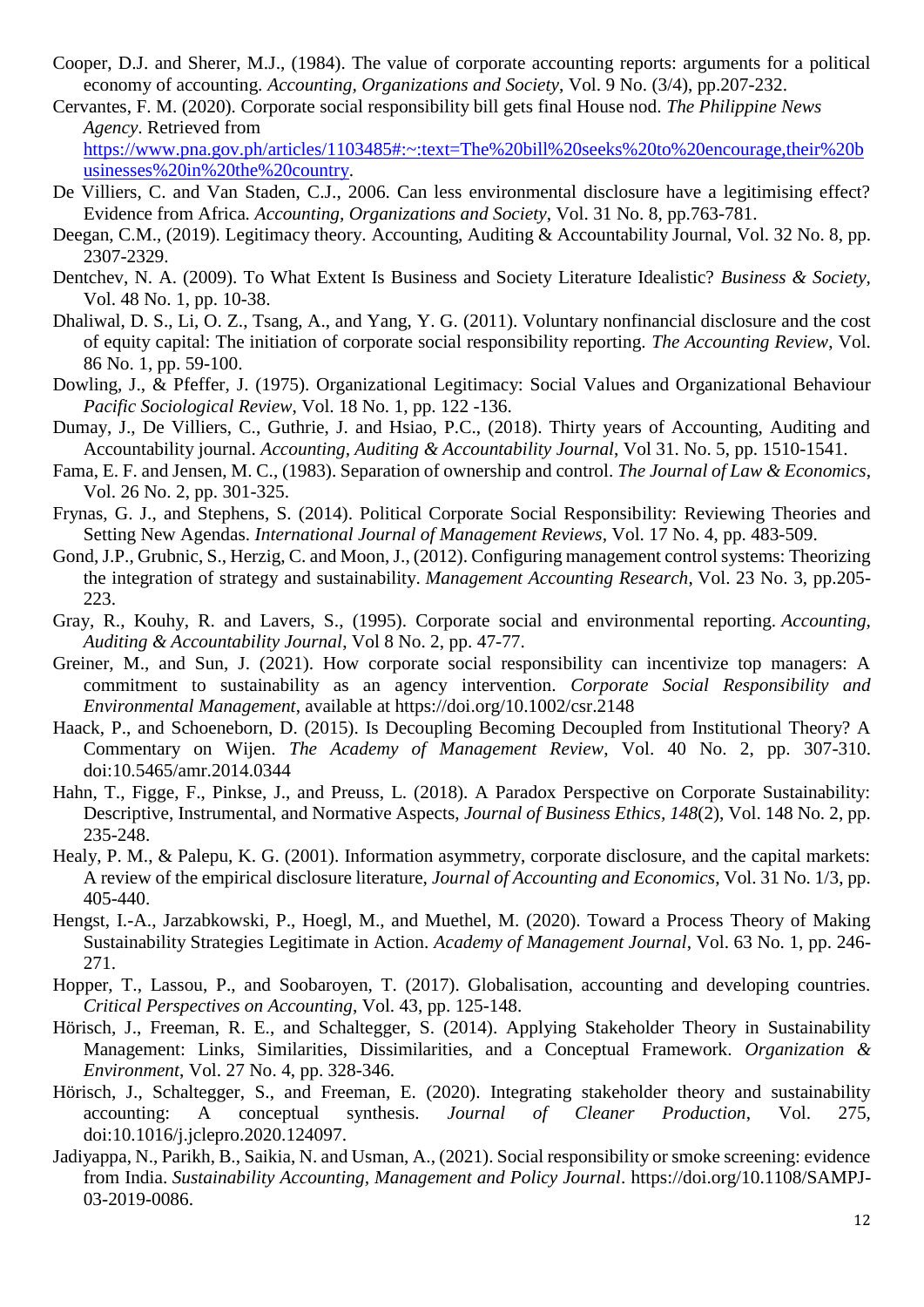- Jamali, D., Karam, C., Yin, J. and Soundararajan, V. (2017). CSR logics in developing countries: Translation, adaptation and stalled development. *Journal of World Business,* Vol. 52 No. 3, pp. 343-359.
- Khan, M., Hassan, A., Harrison, C. and Tarbert, H., (2020). CSR reporting: a review of research and agenda for future research. *Management Research Review*, Vol. 43 No. 11, pp. 1395-1419.
- Kim, Y., Park, M. S., and Wier, B. (2012). Is earnings quality associated with corporate social responsibility? *The Accounting Review*, Vol. 87 No. 3, pp. 761-796.
- Kolk, A., and Perego, P. (2010). Determinants of the adoption of sustainability assurance statements: An international investigation. *Business strategy and the environment*, Vol. 19 No. 3, pp. 182-198.
- Lys, T., Naughton, J. P., and Wang, C. (2015). Signaling through corporate accountability reporting. *Journal of Accounting and Economics*, Vol. 60 No. 1, pp. 56-72.
- Mahmood, Z. and Uddin, S., 2020. Institutional logics and practice variations in sustainability reporting: evidence from an emerging field. *Accounting, Auditing & Accountability Journal*, Vol. 34 No. 5, pp. 1163- 1189.
- McWilliams, A., and Siegel, D. S. (2011). Creating and Capturing Value: Strategic Corporate Social Responsibility, Resource-Based Theory, and Sustainable Competitive Advantage. *Journal of Management,* Vol. 37 No. 5, pp. 1480-1495.
- Mitchell, R. K., Agle, B. R., and Wood, D. J. (1997). Toward a Theory of Stakeholder Identification and Salience: Defining the Principle of Who and What Really Counts. *The Academy of Management Review,*  Vol. 22 No. 4, pp. 853-886.
- Muttakin, M.B., Mihret, D.G. and Khan, A., (2018). Corporate political connection and corporate social responsibility disclosures. *Accounting, Auditing & Accountability Journal*, Vol. 31 No. 2, pp. 725-744.
- Mondejar, R., & Zhao, H. (2013). Antecedents to Government Relationship Building and the Institutional Contingencies in a Transition Economy. *Management International Review*, Vol. 53 No. 4, pp. 579-605.
- Obhan, A., & Patanjali, S. (2021). *New Rules Governing Corporate Social Responsibility*. Retrieved from [https://www.mondaq.com/india/corporate-governance/1033048/new-rules-governing-corporate-social](https://www.mondaq.com/india/corporate-governance/1033048/new-rules-governing-corporate-social-responsibility)[responsibility](https://www.mondaq.com/india/corporate-governance/1033048/new-rules-governing-corporate-social-responsibility)
- Oliver, C. (1991). Strategic Responses to Institutional Processes. *The Academy of Management Review,* Vol. 16 No. (1), pp. 145-179.
- Qian, W., Tilt, C. and Belal, A., (2021). Social and environmental accounting in developing countries: contextual challenges and insights. *Accounting, Auditing & Accountability Journal*, Vol. 34 No. 5, pp. 1021-1050.
- Pepper, A., and Gore, J. (2015). Behavioral agency theory: New foundations for theorizing about executive compensation. *Journal of Management*, Vol. 41 No. 4, pp. 1045-1068.
- Porter, M. E., & Kramer, M. R. (2011). Created Shared Value. *Harvard Business Review,* Vol. 89 No.1/2, pp. 62-77.
- Prior, D., Surroca, J., and Tribó, J. A. (2008). Are socially responsible managers really ethical? Exploring the relationship between earnings management and corporate social responsibility. *Corporate governance: An international review*, Vol. 16 No. 3, pp. 160-177.
- Rezaee, Z., Alipour, M., Faraji, O., Ghanbari, M. and Jamshidinavid, B., (2020). Environmental disclosure quality and risk: the moderating effect of corporate governance. *Sustainability Accounting, Management and Policy Journal*.<https://doi.org/10.1108/SAMPJ-10-2018-0269>
- Schaltegger, S. and Hörisch, J. (2015). In Search of the Dominant Rationale in Sustainability Management: Legitimacy- or Profit-Seeking? *Journal of Business Ethics,* Vol. 145 No. 2, pp. 259-276.
- Skilton, P.F. and Purdy, J.M., (2017). Authenticity, power, and pluralism: A framework for understanding stakeholder evaluations of corporate social responsibility activities. *Business Ethics Quarterly*, Vol. 27 No. 1, pp. 99-123.
- Soobaroyen, T. and Mahadeo, J.D., (2016). Community disclosures in a developing country: insights from a neo-pluralist perspective. *Accounting, Auditing & Accountability Journal*. Vol. 29 No. 3, pp. 452-482.
- Soobaroyen, T. and Ntim, C.G., (2013). Social and Environmental Accounting as Symbolic and Substantive Means of Legitimation: The case of HIV/AIDS reporting in South Africa. *Accounting Forum*, Vol. 37, No. 2, pp. 92-109).
- Suchman, M.C., (1995). Managing legitimacy: Strategic and Institutional Approaches. *Academy of Management Review*, Vol. 20 No. 3, pp.571-610.